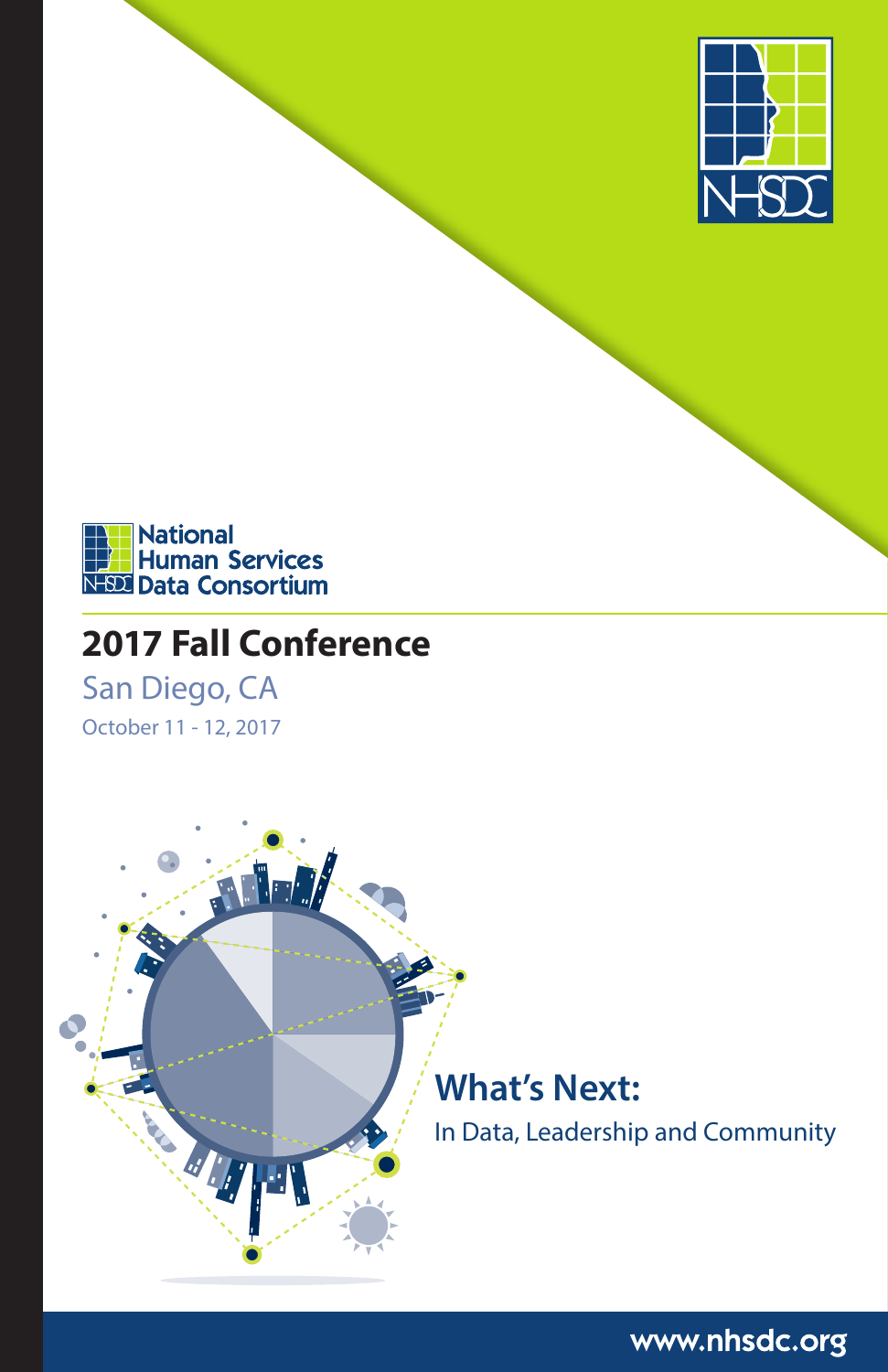

# **Pre-Conference Activities**

**Tuesday, October 10th**

# **Pre-Conference Institute (12:00pm – 4:00pm)**

**HMIS Data Analytics Institute**

This Institute will help HMIS representatives understand the fundamentals of data analytics and how to apply that knowledge to key performance measures.

To successfully change the homeless service system and improve projects, the community needs reliable and comprehensive information. Critical to this is the ability of CoCs to examine HMIS data sets in order to find patterns and draw conclusions. Once analyzed, the results can be presented to target stakeholder groups, allowing for improved service and resource decision-making. For example, if you conduct outlier analysis on the length of stay, the results could help your CoC determine if the average length of stay is being skewed by a small number of individuals with much-longer-thanaverage lengths of stay. Understanding this allows stakeholders to account for the outliers when making strategic decisions to help shorten the overall length of stay in the community.

During this Institute, you will 1) learn fundamental analytic concepts; 2) understand the process for identifying the right data set to address specific analytic needs; and 3) identify trends, patterns and relationships in the selected data set. Attendees are encouraged to bring a laptop and a data set to analyze during the Institute. Information about the data set will be sent to attendees in advance of the session (a list of fields to include, a list of fields to exclude and data quality expectations). *Presenter(s):* Abby Miller, SNAPS Office, HUD; Fran Ledger, Canavan Associates; Sarah Kahn, The Cloudburst Group; Jamie Taylor, The Cloudburst Group **[Room: Sorrento]**

## **Pre-Conference Walking Tour (Start time: 11:00am)**

#### **San Diego Human Services Walking Tour**

The San Diego Human Services Walking Tour will provide an opportunity to learn about the great programs being provided in San Diego by the San Diego Housing Commission. SDHC will discuss some of their innovative programs addressing homelessness in the City of San Diego. Participants will have the opportunity to visit Hotel Churchill. The renovation of the historic Hotel Churchill created 72 affordable rental studios for homeless individuals which including on-site social services and case management for residents.

*About the San Diego Housing Commission:* Established in 1979, the San Diego Housing Commission (SDHC) is an award-winning public agency dedicated to preserving and increasing affordable housing within the City of San Diego. The San Diego Housing Commission (SDHC) is a leading partner in addressing homelessness in the City of San Diego.

**This conference has been approved by HUD.**



# **Track Options**

#### **Track 1: Leadership, Innovations and Best Practices**

Service providers and Administrators alike must always think outside the box for creative solutions to their specific issues. Thinking about data quality, performance and security in order to be effective is of the utmost importance to most communities. In addition, Service provider agencies often need to adapt data systems to cover a new population or new program. Ensuring data integrity and quality is key, as is providing a seamless transition for staff.

#### **Track 2: Collaboration and Community Implementation within Human Services**

Collaboration is important to building strong foundations that affect the community. Getting help and feedback from all the stakeholders helps bring about effective implementation strategies in human services. Putting it all together often requires complex coordination of multiple strategies at play simultaneously.

### **Track 3: Technical Application**

Technology is being used to tell the story of your data. Sessions in this area demonstrate specific uses of technology that have increased the skillsets or capacity to serve within a community. Audiences will walk away with applicable skills to enhance the utilization of human service data systems.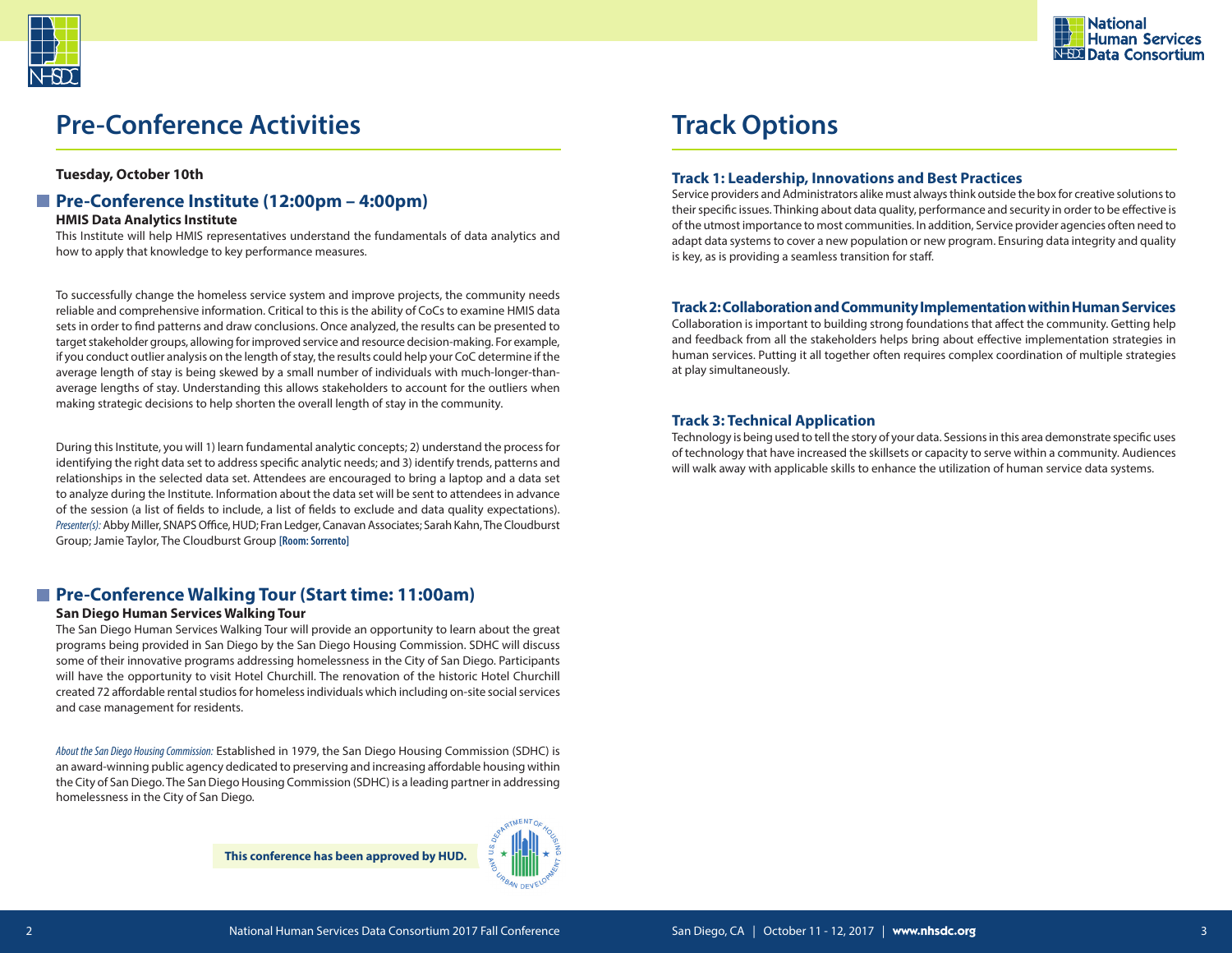



# **Conference Schedule - Day One**

#### **Wednesday, October 11th**

8:00am-9:00am **Registration/Breakfast/New Member Orientation** *Room:*Sorrento/San Marino/Capri

#### 8:30am-9:45am **Morning Plenary**

**Using Data to Drive Housing First** 

*Room:* Sorrento/San Marino/Capri *Presenter(s):* Melissa Peterman, Vice President of Homeless Housing Innovations, San Diego Housing Commission; Erica Snyder, Director of Homeless Housing Innovations, San Diego Housing Commission

#### 9:45am-10:00am **Break**

#### 10:00am-11:15am **Session One Options**

**Client Centric Approaches to Informed Consent and Data Sharing [Track: 1; Level: Beginner]** *Room:* Riviera *Presenter(s):* Andrea Miller, Independent Consultant, Waypoint Consulting; Ryan Burger, TA Consultant, ICF International

#### **Using Data to Drive Partnerships and Enhanced Care Coordination [Track: 2; Level: Intermediate]**

*Room:* Monte Carlo *Presenter(s):* Jessica Preheim, CSH, Texas Senior Program Manager; Eva Thibaudeau, Director of Programs, Coalition for the Homeless

#### **The Rapid Deployment of Mobile Technology to Support a Coordinated Response to Hurricane Harvey[Track: 3; Level: Intermediate]**

*Room:* St. Tropez

*Presenter(s):* Erol Fetahagic, HMIS Administrator, Houston Coalition for the Homeless; Ana Rausch, Senior Research Project Manager, Houston Coalition for the Homeless; Eddie Barber, Lead Developer, Simtech Solutions Inc.; Matt Simmonds, President, Simtech Solutions Inc.

#### 11:15am-11:30am **Break**

#### 11:30am-1:00pm **Lunch/Plenary**

**How Are We Doing and Where Do We Go From Here? Interactive Surveillance and Monitoring of San Diego's Homeless System of Care**

*Room:* Sorrento/San Marino/Capri

*Presenter(s):* Sue Lindsay, Institute for Public Health, San Diego State University; Megan Hartrick, San Diego Regional Task Force on the Homeless

#### 1:00pm-2:15pm **Session Two Options**

**Developing and Implementing a Homeless Project Scoring Tool to Aid Project Ranking and Better Understand System Performance [Track: 1; Level: Intermediate]** *Room:* Riviera

*Presenter(s):* Andy Halfhill, Manager of Homelessness and Housing Analytics, Allegheny County Department of Human Services

#### **Data Maturity: Using Data Tools to Improve Homeless Service System Outcomes [Track: 2; Level: Intermediate]**

*Room:* Monte Carlo

*Presenter(s):* Sarah Kahn, Senior Analyst, The Cloudburst Group; Andrea Miller, Consultant, The Cloudburst Group; Kris Kuntz, LeSer Development

#### **AHAR Redesign: Setting the Stage For 2018 [Track: 2; Level: Intermediate]** *Room:* St. Tropez

*Presenter(s):* Julia Brown, Associate, Abt Associates; Molly McEvilley, Square Peg Data

#### 2:15pm-2:30pm **Break**

#### 2:30pm-3:45pm **Session Three Options**

#### **Putting the "Coordinated" in Coordinated Entry: One Queue to Rule Them All [Track: 1; Level: Intermediate]**

*Room:* Riviera

*Presenter(s):* Matt Olsson, Staff Attorney, HomeBase; Gillian Morshedi, Staff Attorney, HomeBase; Tauri Royce, HMIS Lead, Southern Nevada CoC; Michele Fuller-Hallauer, CoC Lead, Southern Nevada CoC; Kelly Robson, Chief Social Service Officer, HELP of Southern Nevada

#### **Interactive, Community-Based Data Dashboards for System Performance Improvement [Track: 2; Level: Intermediate]**

*Room:* Monte Carlo

*Presenter(s):* Jamie Taylor, The Cloudburst Group; Joel Remigio, Sr. Analyst, The Cloudburst Group

### **AHAR Part 2: Tools That You Can Use [Track: 2; Level: Intermediate]** *Room:* St. Tropez

*Presenter(s):* Julia Brown, Associate, Abt Associates; Molly McEvilley, Square Peg Data

#### 3:45pm-4:00pm **Break**

4:00pm-5:15pm **Session Four Options**

| 1-5:15pm Session Four Options<br>Leadership as a Platform for Improving Data Quality [Track: 1; Level: Beginner]<br>Room: Riviera<br>Presenter(s): Margaret Palmer, Program Manager, CSH                                                                                                                                                                                                                                                                                 |
|--------------------------------------------------------------------------------------------------------------------------------------------------------------------------------------------------------------------------------------------------------------------------------------------------------------------------------------------------------------------------------------------------------------------------------------------------------------------------|
| 360° Community Information Exchange [Track: 2; Level: Intermediate]<br><i>Room:</i> Monte Carlo<br>Presenter(s): Camey Christenson, VP of Business Partnership and Development, 2-1-1 San Diego;<br>Karis Grounds, Director of Health and Partner Integration, 2-1-1 San Diego; Nicole Blumenfeld,<br>Senior Data Analyst, 2-1-1 San Diego; MJ Schumann, Director of the Caster Family Center for<br>Nonprofit and Philanthropic Research at the University of San Diego |
| <b>Establishing Cross-Sector Data Sharing Partnerships [Track: 2; Level: Beginner]</b><br>Room: St. Tropez<br>Presenter(s): Marc Stevenson, Lead Mental Health Clinician; Jon Olson, Director, Southwest CSH                                                                                                                                                                                                                                                             |

5:30pm-6:30pm **Networking Cocktail Reception** *Room:* Bayside Terrace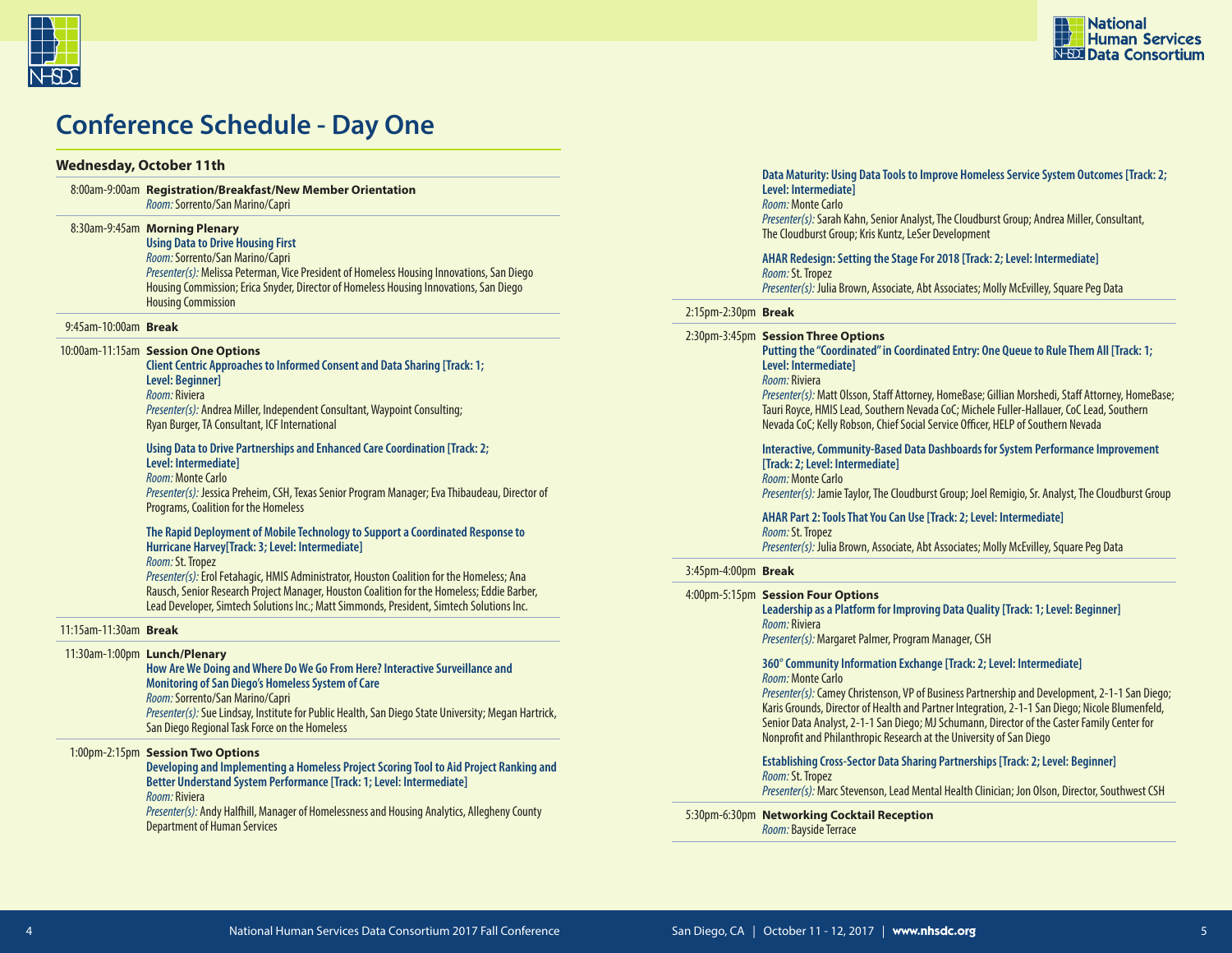



# **Conference Sessions - Day One**

**Wednesday, October 11th**

### ■ Morning Plenary (8:30am-9:45am)

#### **Using Data to Drive Housing First**

Homelessness is an urgent issue requiring immediate action. To improve, it is also important we make time for reflection. What works, what doesn't and why? The San Diego Housing Commission (SDHC) believes in using data to drive better performance, and we encourage our partners to embrace a data-driven culture. This presentation will discuss the data strategies and practices used by SDHC to drive implementation of the Housing First model. *Presenter(s):* Melissa Peterman, Vice President of Homeless Housing Innovations, San Diego Housing Commission; Erica Snyder, Director of Homeless Housing Innovations, San Diego Housing Commission **[Room: Sorrento/San Marino/Capri]**

### **Session One Options (10:00am-11:15am)**

#### **Client-Centric Approaches to Informed Consent and Data Sharing**

Behind each HMIS data point is a vulnerable person who needs assistance. In the world of big data we can forget about the importance of maintaining a client-centric approach to assessing clients, collecting personal information and using it appropriately. This session will share approaches to developing plain language consent forms and data collection strategies that meet clients where they are, while utilizing a trauma-informed framework through increased readability and comprehension. *Presenter(s):*Andrea Miller, Independent Consultant, Waypoint Consulting; Ryan Burger, TA Consultant, ICF International **[Room: Riviera; Track: 1; Level: Beginner]**

#### **Using Data to Drive Partnerships and Enhanced Care Coordination**

In a Medicaid non-expansion state, how can successful 1115 integrated care models keep going? The answer is using data to make your case! This session will highlight PSH and MCO partnerships; keeping in mind each other's strengths and resources. We will focus on using data to drive leadership buy-in, common language and understanding each other's goals while developing shared goals to maintain project longevity. *Presenter(s):* Jessica Preheim, CSH, Texas Senior Program Manager; Eva Thibaudeau, Director of Programs, Coalition for the Homeless **[Room: Monte Carlo; Track: 2; Level: Intermediate]**

#### **The Rapid Deployment of Mobile Technology to Support a Coordinated Response to Hurricane Harvey**

The communities of Houston and Corpus Christi quickly designed, developed and implemented a technical framework to support the Hurricane Harvey relief efforts. An overview will be provided on the challenges that were faced, followed by a discussion of how a services-oriented architecture (SOA) and integration with HMIS was leveraged to maximize the use of data to target the response. Attendees will be provided with a blueprint for how they might also respond to natural disasters, or other crises in their communities, using an integrated mix of open source and proprietary technologies. *Presenter(s):* Erol Fetahagic, HMIS Administrator, Houston Coalition for the Homeless; Ana Rausch, Senior Research Project Manager, Houston Coalition for the Homeless; Eddie Barber, Lead Developer, Simtech Solutions Inc.; Matt Simmonds, President, Simtech Solutions Inc. **[Room: St. Tropez; Track: 3; Level: Intermediate]**

### **Lunch Plenary (11:30am-1:00pm)**

### **How Are We Doing and Where Do We Go From Here? Interactive Surveillance and Monitoring of San Diego's Homeless System of Care**

San Diego County's homeless system-of-care is quite large and complex, consisting of a least 60 agencies and 250 projects providing both temporary and permanent homeless-dedicated services to over 24,000 individuals per year throughout the county. Twelve project types range from day shelters and "services only" projects to permanent supportive housing. San Diego is also a community committed to Housing First, and thus seeking the correct solution for each client the first time they enroll in our system of care. In 2016, the San Diego Regional Task Force on the Homeless partnered with San Diego State University's Institute for Public Health to design and implement a population-based surveillance and monitoring system for those served by San Diego's homeless serving agencies. Such an approach is quite different than the traditional Point in Time Count or project level performance monitoring methods in that it seeks to provide a comprehensive look at the entire system of care including characteristics of those entering the system, how they are served and outcomes at the time of exit. It helps a community to determine if they have the correct combination of project types to serve the specific needs of their local community. Rather than measuring the effectiveness of individual projects and/or project types, a systems approach seeks to understand major barriers or inefficiencies in the system of care and how to correct them, usually through system-wide changes in policies and procedures. The result of this collaborative partnership was the development of an interactive web-based System Framework that visually describes the entire system of care at any point in time. Beyond detecting system barriers and/or inefficiencies, the framework also has the unique ability to visually monitor the progress over time of any policy or procedural change and its impact on the size, character and service outcomes for the population of homeless persons served. This presentation will include a demonstration of the interactive System Framework.*Presenter(s):* Sue Lindsay, Institute for Public Health, San Diego State University; Megan Hartrick, San Diego Regional Task Force on the Homeless **[Room: Sorrento/San Marino/Capri]**

### **Session Two Options (1:00pm-2:15pm)**

#### **Developing and Implementing a Homeless Project Scoring Tool to Aid Project Ranking and Better Understand System Performance**

In 2017, Allegheny County (Pittsburgh), Pennsylvania's CoC developed and implemented a homeless project performance scoring and ranking tool to more efficiently, objectively and transparently evaluate project performance and ultimately produce a project ranking list for the annual CoC competition. This session will share lessons learned, planned future improvements and how the scoring tool fits into the CoC's broader homeless system analytical and performance measurement work. *Presenter(s):* Andy Halfhill, Manager of Homelessness and Housing Analytics, Allegheny County Department of Human Services **[Room: Riviera; Track: 1; Level: Intermediate]**

#### **Data Maturity: Using Data Tools to Improve Homeless Service System Outcomes**

This session provides an abbreviated version of The Data Maturity Training initiative, which aims to improve communities' readiness to maximize use of data for improved system performance. This session focuses on helping staff who are already skilled with data determine needs in their communities, as well as educate others about how to use data to make decisions and determine whether these decisions have a positive impact. The training methodology is built on critical adult learning principles. Facilitators will provide foundational knowledge on each topic, and participants will engage in peer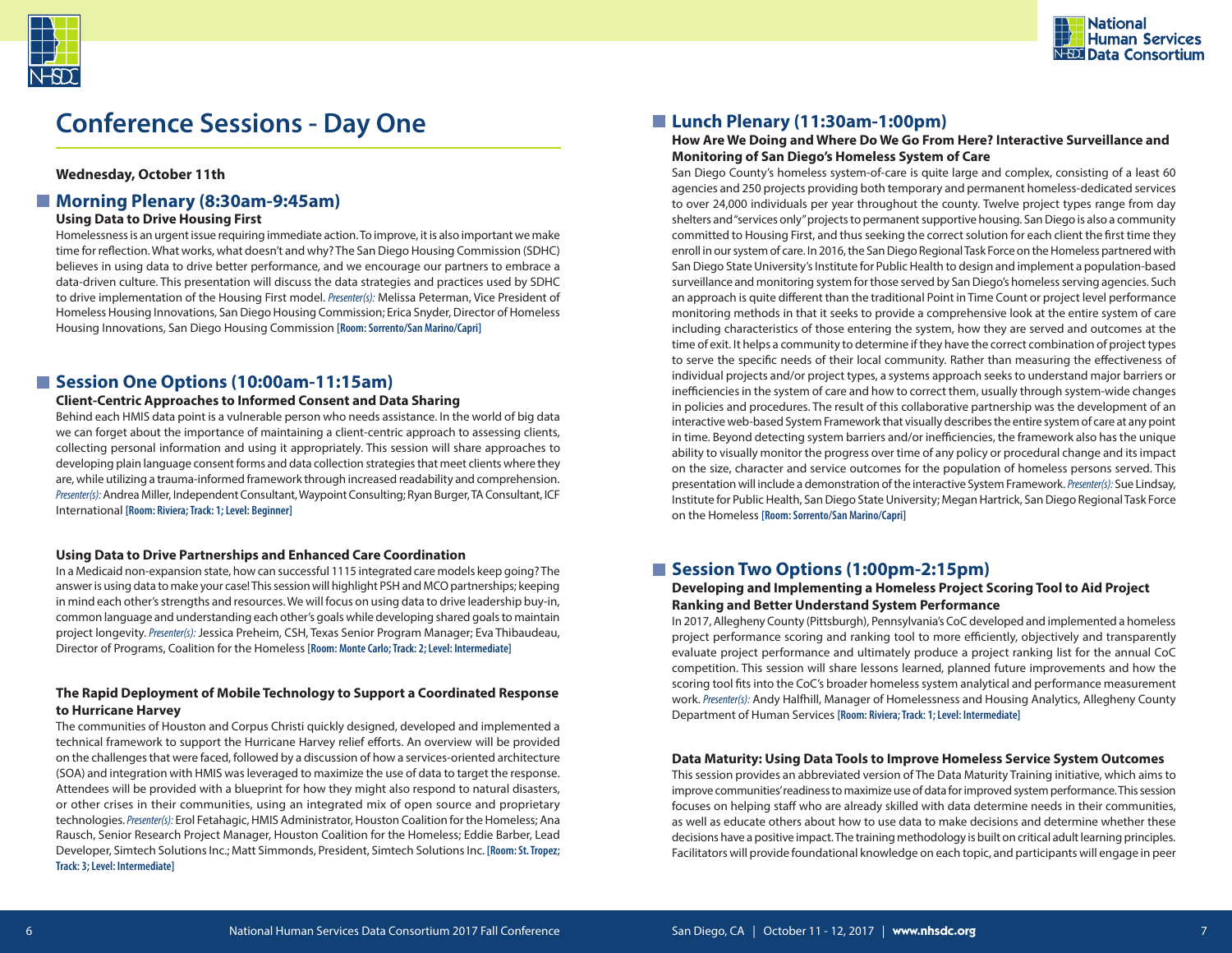



learning through small group discussions and problem-solving activities. Experiential learning exercises will allow participants to model each stage of a Data into Action Cycle, and facilitators will debrief with participants throughout the session to promote self-reflection and to enhance real-life application of learned strategies for building a performance culture. *Presenter(s):* Sarah Kahn, Senior Analyst, The Cloudburst Group; Andrea Miller, Consultant, The Cloudburst Group; Kris Kuntz, LeSer Development **[Room: Monte Carlo; Track: 2; Level: Intermediate]**

#### **AHAR Redesign: Setting the Stage for 2018**

The AHAR is changing quite significantly in FY 2018. Come learn about the changes that are in the works and the tools and resources that will be made available to CoCs and vendors over the next year. Changes include: HMIS programming specifications, system-level data quality reporting, system use analysis tables by household groups and populations and more. Attendees will also get a sneak peek of the new HDX "2.0"! *Presenter(s):*Julia Brown, Associate, Abt Associates; Molly McEvilley, Square Peg Data **[Room: St. Tropez; Track: 2; Level: Intermediate]**

### **Session Three Options (2:30pm-3:45pm)**

#### **Putting the "Coordinated" in Coordinated Entry: One Queue to Rule Them All**

As communities integrate multiple subpopulations and assessment tools into one unified coordinated entry system, it's difficult to ensure everyone experiencing homelessness can access every resource for which they're eligible and that the most vulnerable are always prioritized for housing/services without resorting to inefficient practices. This presentation outlines the innovative method that the Southern Nevada CoC and HomeBase developed to efficiently merge multiple subpopulations and assessment types into one housing queue. *Presenter(s):* Matt Olsson, Staff Attorney, HomeBase; Gillian Morshedi, Staff Attorney, HomeBase; Tauri Royce, HMIS Lead, Southern Nevada CoC; Michele Fuller-Hallauer, CoC Lead, Southern Nevada CoC; Kelly Robson, Chief Social Service Officer, HELP of Southern Nevada **[Room: Riviera; Track: 1; Level: Intermediate]**

#### **Interactive, Community-Based Data Dashboards for System Performance Improvement**

CoCs and HMIS Leads are becoming experts in data collection and reporting. How do they take the next step and become authorities in the application of data to improve system processes and outcomes? An innovative and sustainable option is the use of data dashboards that leverage real-time HMIS data, customization and interactivity to foster user engagement, common understanding among stakeholders and strategies that help CoCs adopt a culture of performance. *Presenter(s):* Jamie Taylor, The Cloudburst Group; Joel Remigio, Sr. Analyst, The Cloudburst Group **[Room: Monte Carlo; Track: 2; Level: Intermediate]**

#### **AHAR Part 2: Tools That You Can Use**

The redesigned AHAR will require a new approach to HMIS programming specifications. Vendors and System Analysts are invited to dive in deep with the AHAR redesign team and learn about opportunities to participate in the process. Attendees will also learn about the planned reporting and system modeling tools that will be made available over the coming year. *Presenter(s):*Julia Brown, Associate, Abt Associates; Molly McEvilley, Square Peg Data **[Room: St. Tropez; Track: 2; Level: Intermediate]**

# **Session Four Options (4:00pm-5:15pm)**

#### **Leadership as a Platform for Improving Data Quality**

This session will inform participants how to understand and capitalize on leadership as a platform to improve data quality and analysis. Strong human services leadership is a key component in empowering staff members and partners to meet funder requirements and to continually seek means for using data to improve services. Information will be conveyed through a presentation sharing leadership strategies and through a roundtable engaging participants in role plays. *Presenter(s):* Margaret Palmer, Program Manager, CSH **[Room: Riviera; Track: 1; Level: Beginner]**

#### **360° Community Information Exchange**

2-1-1 San Diego is developing a community-wide ecosystem technology that breaks down silos, increases visibility of needs and barriers and ultimately contributes toward a thriving community. The technology platform enables closed-loop referrals, shared data elements, common assessments and shared outcomes. Presenters will share successes with platform design and challenges with developing custom assessments and a risk rating tool. Organizations will be empowered to implement a similar model in their community. *Presenter(s):* Camey Christenson, VP of Business Partnership and Development, 2-1-1 San Diego; Karis Grounds, Director of Health and Partner Integration, 2-1-1 San Diego; Nicole Blumenfeld, Senior Data Analyst, 2-1-1 San Diego; MJ Schumann, Director of the Caster Family Center for Nonprofit and Philanthropic Research at the University of San Diego **[Room: Monte Carlo; Track: 2; Level: Intermediate]**

#### **Establishing Cross-Sector Data-Sharing Partnerships**

This session will focus on homeless and health service providers' collaborative efforts to share data in order to better assist community members who are frequent users of these services. A community member involved in implementing these efforts in San Diego, which is called Project 25, will discuss the community's experiences with collaborating on data sharing with partners. *Presenter(s):* Marc Stevenson, Lead Mental Health Clinician; Jon Olson, Director, Southwest CSH **[Room: St. Tropez; Track: 2; Level: Beginner]**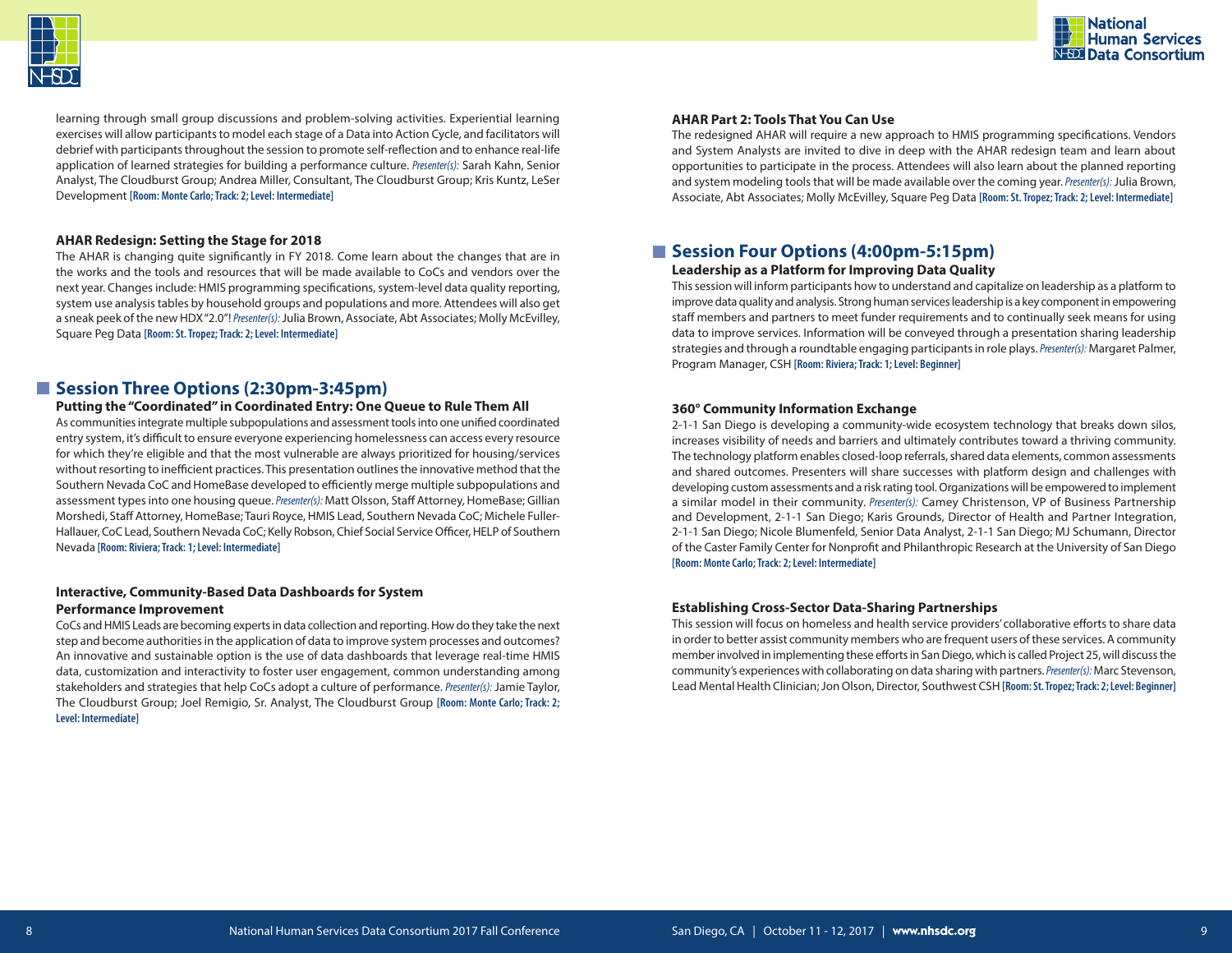



# **Conference Schedule - Day Two**

#### **Thursday, October 12th**

#### 8:00am-9:00am **Registration/Breakfast** *Room:*Sorrento/San Marino/Capri

#### 8:30am-9:45am **Morning Plenary**

**Power in Numbers** *Room:* Sorrento/San Marino/Capri *Presenter(s):* Norm Suchar, Director, Office of Special Needs Assistance Programs, U.S. Department of Housing and Urban Development

#### 9:45am-10:00am **Break**

#### 10:00am-11:15am **Session One Options**

**Making Governance Work: Strategies for Improving the Management and Oversight of Your Data System [Track: 1; Level: Intermediate]** *Room:* Riviera *Presenter(s):* Natalie Matthews, Associate, Abt Associates; Mike Lindsay, Senior Technical Specialist, ICF International

#### **Beyond HUD Reporting: Using HMIS to Strengthen Funder-Provider Partnerships at the Local Level [Track: 2; Level: Intermediate]**

*Room:* Monte Carlo

*Presenter(s):* Sarah Dougherty, King County HMIS System Administrator, Bitfocus, Inc.; Kate Speltz, Homeless Housing and Programs Coordinator, King County Department of Community and Human Services; Joy Hunt, Senior Planner for Data and Evaluation, City of Seattle Human Services Department

#### **System Performance Dashboards [Track: 2; Level: Advanced]**

*Room:* St. Tropez *Presenter(s):* Ehren Stover-Wright, Research Director, Institute for Community Alliances

#### 10:15am-11:30am **Break**

*Room:* Sorrento/San Marino/Capri

#### 1:00pm-2:15pm **Session Two Options**

**Ending Homelessness: What Does it Cost? Forecasting Costs and Population Changes to Reach Functional Zero [Track: 2; Level: Advanced ]** *Room:* Riviera

*Presenter(s):* Mariana Salazar, Director of Research, ECHO Austin; Timothy Long, Research Analyst, ECHO Austin

#### **Prioritization, Visualization and Performance: Washington State's Journey From Knowing Data to Using Data [Track: 2; Level: Intermediate]**

#### *Room:* Monte Carlo

*Presenter(s):* Emily Burgess, Program Manager, Washington State Department of Commerce; Talia Scott, HMIS Manager, Washington State Department of Commerce

#### **Demographic Survey: Top Ten Tips On Producing High Quality Survey Data [Track: 2; Level: Intermediate]** *Room:* St. Tropez *Presenter(s):* Lorin Kinney, Senior Analyst, Data and Research, Los Angeles Homeless

#### 2:15pm-2:30pm **Break**

Services Authority

| 2:30pm-3:45pm Session Three Options<br>Developing a Data Driven Planning Process for Coordinated Entry [Track: 2;<br>Level: Intermediatel<br>Room: Riviera<br>Presenter(s): Brian Wilson, Executive Director, Alaska Coalition on Housing and Homelessness;<br>Ryan Burger, Technical Specialist, ICF International; Mike Lindsay, Senior Technical Specialist, ICF<br>International: Natalie Matthews, Associate, Abt Associates Inc. |
|----------------------------------------------------------------------------------------------------------------------------------------------------------------------------------------------------------------------------------------------------------------------------------------------------------------------------------------------------------------------------------------------------------------------------------------|
| Using Data to Drive System Change [Track: 2; Level: Intermediate]<br><i>Room:</i> Monte Carlo<br><i>Presenter(s):</i> Ana Rausch, Senior Research Project Manager, Coalition for the Homeless;<br>Eva Thibaudeau, Director of Programs, Coalition for the Homeless                                                                                                                                                                     |
| Understanding Runaway and Homeless Youth: A Close Look at New Data [Track: 2;<br>Level: Intermediatel<br>Room: St. Tropez<br><i>Presenter(s):</i> Resa Matthew, HHS Administration for Children and Families                                                                                                                                                                                                                           |
|                                                                                                                                                                                                                                                                                                                                                                                                                                        |

#### 3:45pm-4:00pm **Break**

#### 4:00pm-5:00pm **Closing**

*Room:* Sorrento/San Marino/Capri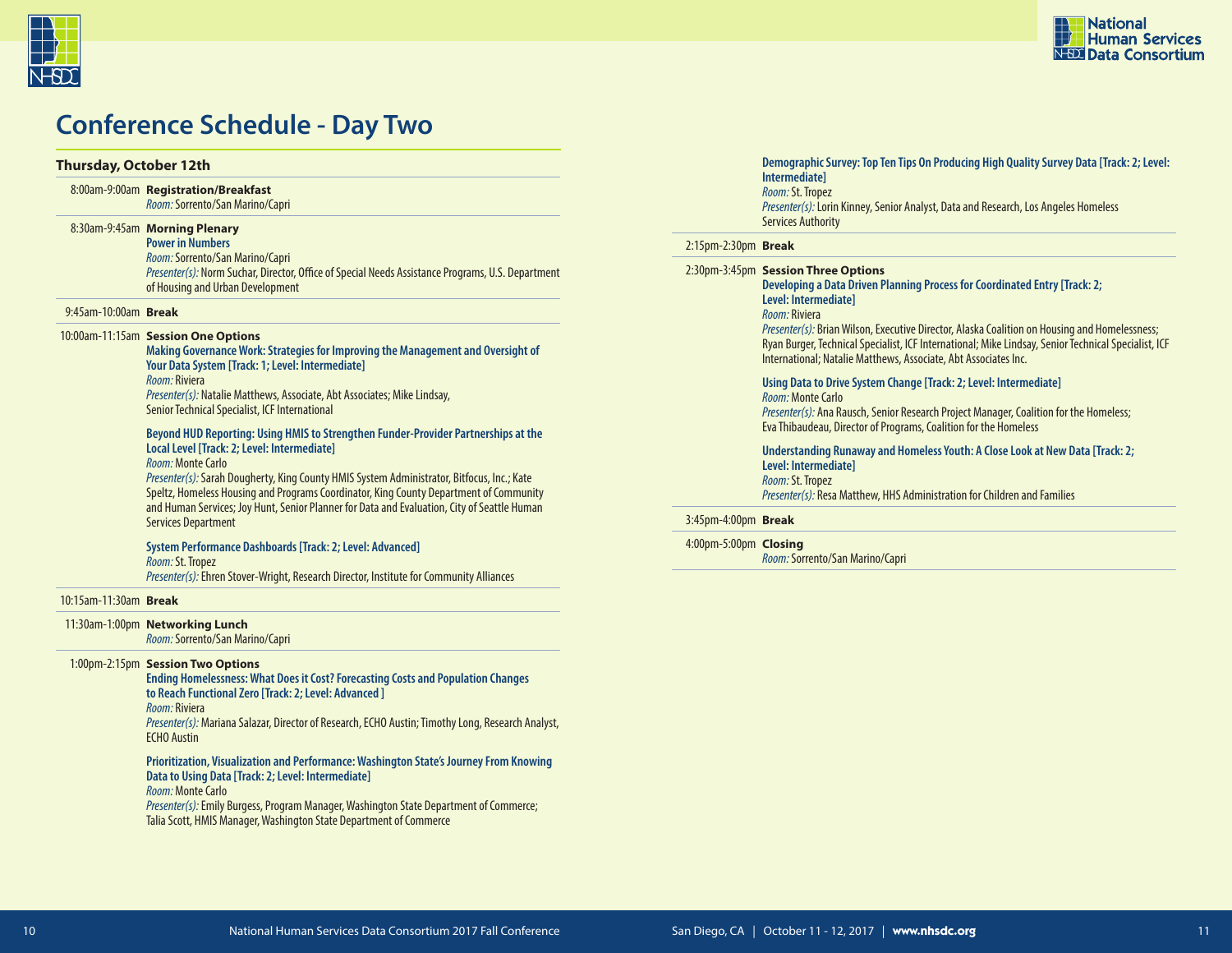

# **Conference Sessions - Day Two**

**Thursday, October 12th**

# ■ Morning Plenary (8:30am-9:45am)

#### **Power in Numbers**

*Presenter(s):* Norm Suchar, Director, Office of Special Needs Assistance Programs, U.S. Department of Housing and Urban Development **[Room: Sorrento/San Marino/Capri]**

### **Session One Options (10:00am-11:15am)**

#### **Making Governance Work: Strategies for Improving the Management and Oversight of Your Data System**

This session will provide real-world examples of communities that have successfully improved their local administration of data. Attendees will hear from representatives from the San Diego Continuum of Care, which recently launched a monitoring process to use for overseeing the work of its HMIS Lead Agency, as well as overhauling the purpose and function of its Data Advisory Committee. Additionally, members of the North Carolina governance structure will be on hand to share their experiences in creating and implementing an HMIS governance model that meets the myriad of complex needs that are faced when multiple CoCs come together to implement a data system. TA providers will facilitate this session to connect the local experiences to national guidance and best practices and to help respond to audience questions on the topic. *Presenter(s):* Natalie Matthews, Associate, Abt Associates; Mike Lindsay, Senior Technical Specialist, ICF International **[Room: Riviera; Track: 1; Level: Intermediate]**

#### **Beyond HUD Reporting: Using HMIS to Strengthen Funder-Provider Partnerships at the Local Level**

Move beyond HMIS for federal compliance and explore how local funders collaborate with providers and system administrators to make HMIS into a dynamic resource that helps strengthen provider services while offering meaningful evaluation and outcomes reporting for the community. Panelists will discuss examples of how the Seattle/King County CoC uses HMIS to create transparency regarding funder expectations and performance metrics and to support providers as they engage with their data. *Presenter(s):* Sarah Dougherty, King County HMIS System Administrator, Bitfocus, Inc.; Kate Speltz, Homeless Housing and Programs Coordinator, King County Department of Community and Human Services; Joy Hunt, Senior Planner for Data and Evaluation, City of Seattle Human Services Department **[Room: Monte Carlo; Track: 1; Level: Intermediate]**

#### **System Performance Dashboards**

Over the last few years the increased use of online data visualization software has changed the relationship of HMIS data with the many interested parties and stakeholders in your community. The software solutions, most derived from business intelligence (BI) products, have become the popular tool for facilitating that relationship. The presenter has had a great deal of success in forging new connections and strengthening existing ones, all beginning with a presentation he attended right here at NHSDC several years ago. Come hear a presentation about his experience and participate in an open discussion of the challenges you will likely encounter in your community. Come with stories of your own to share or just listen; all levels of experience are welcome. *Presenter(s):* Ehren Stover-Wright, Research Director, Institute for Community Alliances **[Room: St. Tropez; Track: 2; Level: Advanced]**

■ Networking Lunch (11:30am-1:00pm) **[Room: Sorrento/San Marino/Capri]**

## **Session Two Options (1:00pm-2:15pm)**

#### **Ending Homelessness: What Does it Cost? Forecasting Costs and Population Changes to Reach Functional Zero**

In Austin, we know we need more resources to effectively end homelessness. But exactly how many more? We have collectively developed a forecast model to calculate what it takes to reach functional zero. In this session, we will share the model assumptions including inputs affecting homeless population changes, costs to achieve outcomes and how we are using the forecasted numbers to work with the public and private sectors to close that resource gap. *Presenter(s):* Mariana Salazar, Director of Research, ECHO Austin; Timothy Long, Research Analyst, ECHO Austin **[Room: Riviera; Track: 2; Level: Advanced]**

#### **Prioritization, Visualization and Performance: Washington State's Journey From Knowing Data to Using Data**

Our work always centered on "reviewing" our homeless system data. However, we were not using it to drive change. Over the past few years, we used our data to implement a statewide prioritization, create report cards using Tableau software to display each community's performance and incorporate performance requirements into contracts. Using the data to solve specific problems and improve performance is a process of successes, challenges and positive results! *Presenter(s):* Emily Burgess, Program Manager, Washington State Department of Commerce; Talia Scott, HMIS Manager, Washington State Department of Commerce **[Room: Monte Carlo; Track: 2; Level: Intermediate]**

#### **Demographic Survey: Top Ten Tips on Producing High Quality Survey Data**

The Demographic Survey for the 2017 Greater Los Angeles Homeless Count (GLAHC) was built using Qualtrics and utilized many of the features of the platform that promote a better survey. The result of these improvements is high quality data with minimal errors and fewer cases of missing data. GLAHC focused on three factors when trying to improve data quality: the survey training, instrument and design. *Presenter(s):* Lorin Kinney, Senior Analyst, Data and Research, Los Angeles Homeless Services Authority **[Room: St. Tropez; Track: 2; Level: Intermediate]**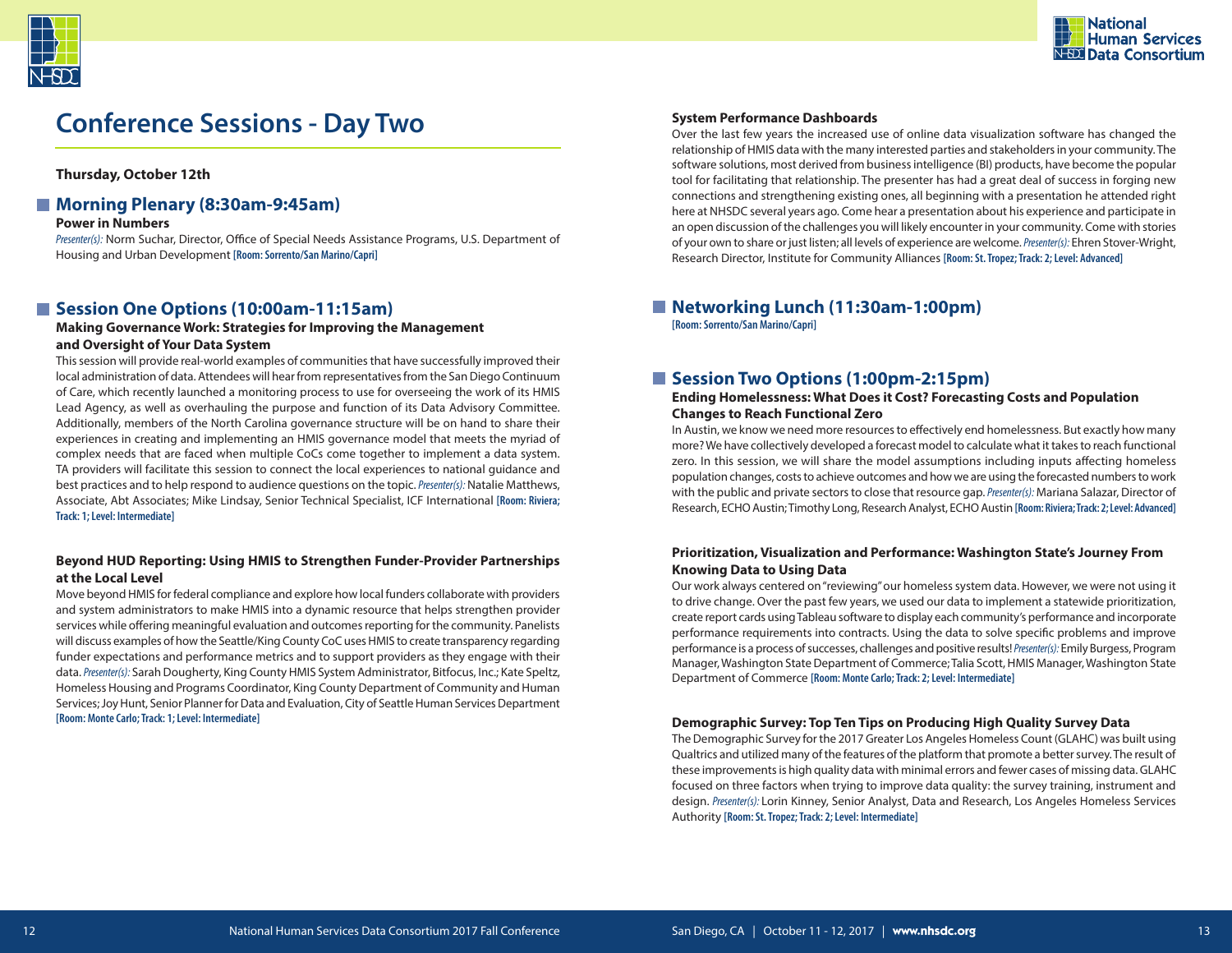



### **Session Three Options (2:30pm-3:45pm)**

#### **Developing a Data Driven Planning Process for Coordinated Entry**

Planning for and implementing a coordinated entry system is a massive undertaking for communities. Using data from your CoC's HMIS and other relevant data systems can provide clarity and objectivity to the planning process and provide decision makers with answers to questions regarding gaps in the system, appropriateness of project types and assessment of client needs. Deep dives into data can help communities set policy priorities, develop client-centric prioritization approaches and target resources to high-need homeless households. This session will provide participants with community examples of how deep dives into HMIS data have been used to inform and guide the coordinated entry planning process. This session will share how CoCs, in cooperation with their HMIS Lead, have accessed data for use in outcomes analyses, systems mapping, evaluation of geographic migration of households across the CoC and development of access, assessment and referral protocols. This session will also provide participants the opportunity to ask questions of CoC leadership from a large Balance of State Continuum of Care. *Presenter(s):* Brian Wilson, Executive Director, Alaska Coalition on Housing and Homelessness; Ryan Burger, Technical Specialist, ICF International; Mike Lindsay, Senior Technical Specialist, ICF International; Natalie Matthews, Associate, Abt Associates **[Room: Riviera; Track: 2; Level: Intermediate]**

#### **Using Data to Drive System Change**

Transparency is critical when making decisions around resource allocation and how much of each intervention is needed in your system. Reviewing project performance and its impact on system performance is also a crucial part of data management. Data and performance dashboards can be instrumental in helping to effectively assess and realign your system, as well as to keep partners and the community properly informed. This session will examine how to identify issues in your homeless response system, set expectations for improvements and help partners embrace changes needed to end homelessness. You will also learn how to use a data-driven project evaluation process to utilize scores during the NOFA process. *Presenter(s):* Ana Rausch, Senior Research Project Manager, Coalition for the Homeless; Eva Thibaudeau, Director of Programs, Coalition for the Homeless **[Room: Monte Carlo; Track: 2; Level: Intermediate]**

#### **Understanding Runaway and Homeless Youth: A Close Look at New Data**

This session will highlight the newest developments in the use of RHY-HMIS data to a wide HMIS audience. Participants will learn more about the RHY program, including the implementation of RHY Program performance standards. Participants will also explore findings, trends and visualizations from HMIS collected by RHY grantees from national data upload processes. *Presenter(s):* Resa Matthew, HHS Administration for Children and Families **[Room: St. Tropez; Track: 2; Level: Intermediate]**

#### **Closing (4:00pm-5:00pm) [Room: Sorrento/San Marino/Capri]**

# **Visit the NHSDC Website**

**NHSDC works hard to create a website that is useful and informative. Visit the site to access additional content, including presentations from past conferences and forums.** 

# **Please visit us at www.nhsdc.org!**